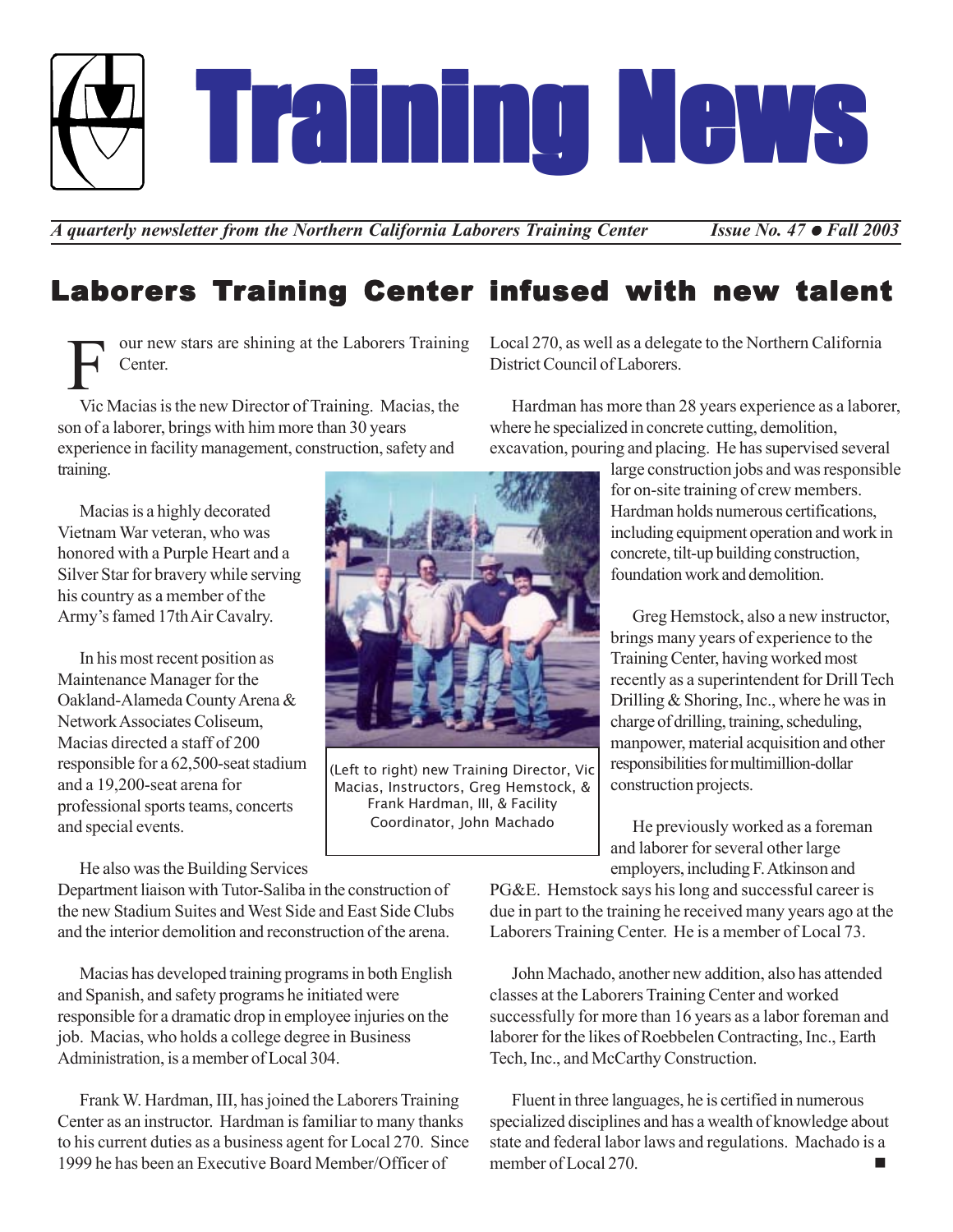### TERENCE J. O'SULLIVAN LABORERS TRAINING CENTER SCHEDULE OF COURSES (HORARIO DE CLASES) October 5 -- December 31, 2003

| <b>COURSES</b>                                                                                               | <b>DATES</b>                                                                                                                                                       | <b>LENGTH</b>                         | <b>PREREQUISITE</b>                                                                                              |
|--------------------------------------------------------------------------------------------------------------|--------------------------------------------------------------------------------------------------------------------------------------------------------------------|---------------------------------------|------------------------------------------------------------------------------------------------------------------|
| <b>CONSTRUCTION COURSES</b>                                                                                  |                                                                                                                                                                    |                                       |                                                                                                                  |
| Apprenticeship - Initial<br>Apprenticeship - Follow up                                                       | October 27 - November 7<br>October 13 - October 24<br>November 10 - November 21<br>December 1 - December 12                                                        | 2 Weeks<br>2 Weeks                    | Registered Apprentices<br><b>Completed Initial Class</b>                                                         |
| <b>Asphalt Paving Techniques</b><br><b>Blueprint Reading</b><br>Concrete Techniques<br><b>Grade Checking</b> | October 20 - October 31<br>November 5, December 17<br>November 10 - November 21<br>November 3 - November 4<br>November 6 - November 7<br>November 24 - November 25 | 2 Weeks<br>1 Day<br>2 Weeks<br>2 Days | N/A<br>N/A<br>N/A<br>N/A                                                                                         |
| Pipe Laying Techniques<br>Plaster Tender/Hod Carrier<br>Scaffold User                                        | December 15 - December 16<br>November 17 - November 26<br>December 1 - December 19<br>November 3, December 1,<br>& December 2                                      | 2 Weeks<br>3 Weeks<br>1 Day           | N/A<br>N/A<br>N/A                                                                                                |
| <b>WELDING COURSES</b>                                                                                       |                                                                                                                                                                    |                                       |                                                                                                                  |
| Basic Arc Welding<br><b>Advanced Arc Welding</b>                                                             | November 10 - December 19<br>November 10 - December 19                                                                                                             | 6 Weeks<br>6 Weeks                    | <b>1000 Hours Worked</b><br><b>2000 Hours Worked</b><br><b>Plus Completion of Basic</b><br><b>Welding Course</b> |
| MIG & TIG Welding Orientation<br>Oxy Torch Cutting                                                           | October 13 - October 24<br>October 27 & November 25                                                                                                                | 2 Weeks<br>1 Day Each                 | 1000 Hours Worked<br>N/A                                                                                         |

#### **NOTE: Courses of one week or more in length require Drug Testing.**



#### WHERE IS THE TRAINING CENTER?

Take the **ALCOSTA BOULEVARD WEST** exit off Highway 680 (see map at left). After you cross the intersection at San Ramon Valley Boulevard, the road changes to Westside Drive. Stay in the straight-ahead lane and look on your left for the large sign and gate leading to the Training Center. Proceed up the hill to the Administration building (on the left).

Our address is 1001 Westside Drive, San Ramon, California 94583-4098. Our telephone is (925) 828-2513; FAX is (925) 828-6142. Visit us on the web at: www.norcalaborers.org/training/training.html, or you can also contact us via E-Mail at: training@norcalaborers.org.

*Training News - Page 2*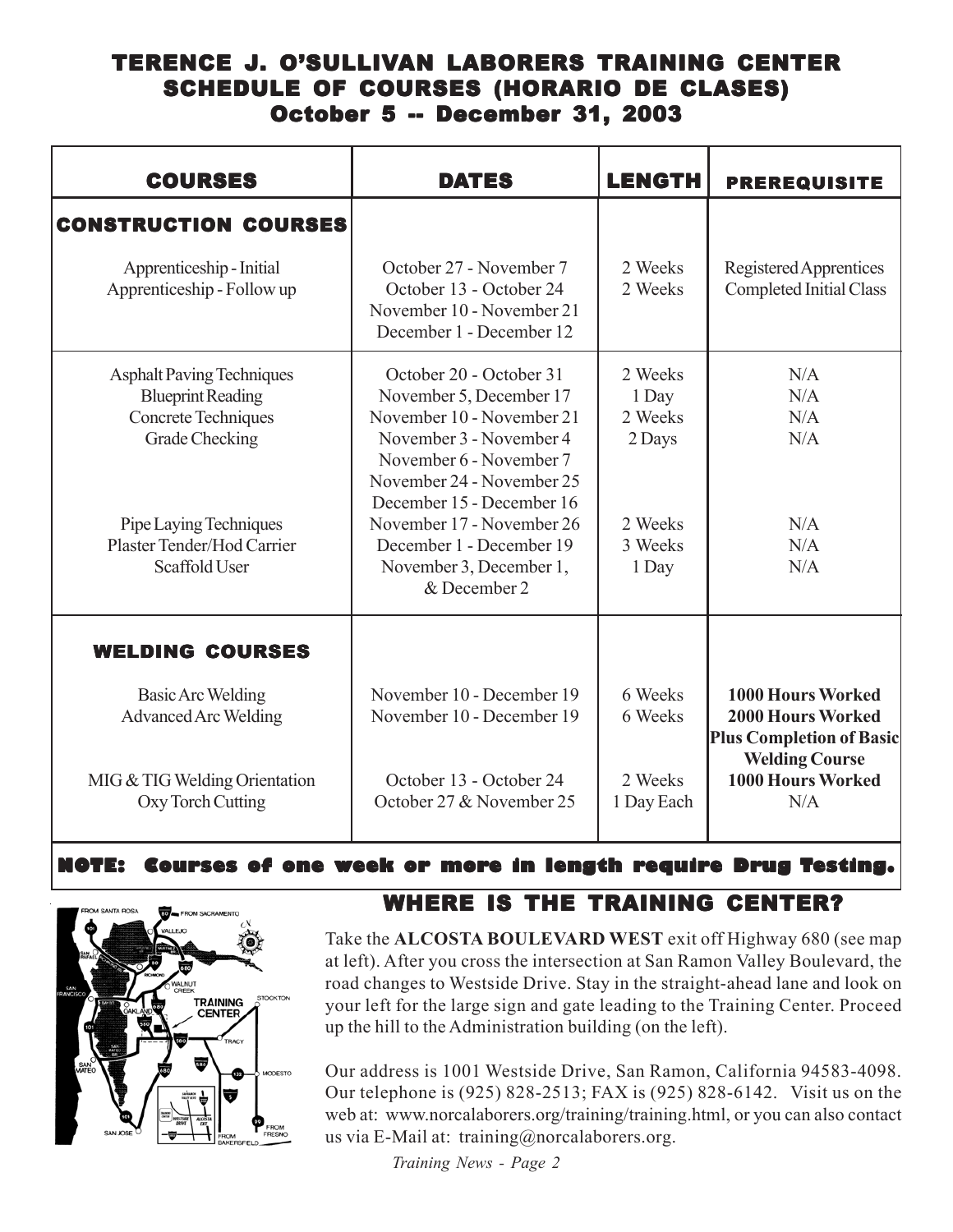## TERENCE J. O'SULLIVAN LABORERS TRAINING CENTER SCHEDULE OF COURSES (HORARIO DE CLASES) October 5 - December 31, 2003

| <b>COURSES</b>                                                           | <b>DATES</b>                                                                                                | <b>LENGTH</b>                          | <b>PREREQUISITE</b>                                         |
|--------------------------------------------------------------------------|-------------------------------------------------------------------------------------------------------------|----------------------------------------|-------------------------------------------------------------|
| <b>ENVIRONMENTAL COURSES</b>                                             |                                                                                                             |                                        |                                                             |
| Asbestos Removal (English)                                               | October 27 - October 31<br>December 8 - December 12                                                         | 1 Week                                 | N/A                                                         |
| Asbestos Removal (Spanish)                                               | October 13 - October 17<br>November 10 - November 14                                                        | 1 Week                                 | N/A                                                         |
| Asbestos Recertification (English)                                       | December 3<br>December 4                                                                                    | 1 Day<br>1 Day                         | <b>Valid Certificate</b><br><b>Valid Certificate</b>        |
| Hazardous Waste Removal                                                  | October 6 - October 17<br>December 1 - December 12                                                          | 1 Week<br>2 Weeks                      | N/A<br><b>200 Hours Worked</b>                              |
| Hazardous Waste Recertification<br>Lead Abatement (English)              | November 24 & December 18<br>October 6 - October 10<br>November 3 - November 7<br>November 17 - November 21 | 1 Day Each<br>1 Week                   | <b>Valid Certificate</b><br>N/A                             |
| Lead Recertification (English)<br>Lead Recertification (Spanish)<br>Mold | December 17<br>December 5 & December 19<br>December 15                                                      | 1 Day Each<br>1 Day Each<br>1 Day Each | <b>Valid Certificate</b><br><b>Valid Certificate</b><br>N/A |
| <b>SPECIAL COURSES</b>                                                   |                                                                                                             |                                        |                                                             |
| <b>Aerial Work Platform</b>                                              | October 6, Oct. 7, Oct. 30,<br>November 6 & December 5                                                      | 1 Day Each                             | N/A                                                         |
| Flagger Certification                                                    | October 28, October 31,<br>November 7 & December 19                                                         | 1 Day Each                             | N/A                                                         |
| <b>BATC</b> (Refinery Safety)                                            | December 16                                                                                                 | 1 Day Each                             | N/A                                                         |
| <b>Confined Space</b>                                                    | October 21, October 23,<br>November 6 & December 3                                                          | 1 Day Each                             | N/A                                                         |
| First Aid/CPR                                                            | October 20, Oct. 22, Oct. 29,<br>November 24, Nov. 25 & Dec. 18                                             | 1 Day Each                             | N/A                                                         |
| <b>Forklift Orientation</b>                                              | October 6 - October 10<br>October 27 - October 31<br>November 17 - November 21                              | 1 Week                                 | N/A                                                         |
| Forklift Certification                                                   | November 4, Nov. 5, Nov. 24,<br>November 25 & November 26                                                   | 1 Day Each                             | N/A                                                         |
| OSHA 500 Safety                                                          | October 6 - October 7<br>October 9 - October 10                                                             | 2 Days                                 | N/A                                                         |
| Rigging & Signaling                                                      | October 6 - October 10                                                                                      | 1 Week                                 | N/A                                                         |
| Skid-Steer Loader (Bobcat)                                               | October 6 - October 10<br>October 27 - October 31<br>December 15 - December 19                              | 1 Week                                 | N/A                                                         |
| <b>Traffic Control</b>                                                   | October 8 & November 26                                                                                     | 1 Day Each                             | N/A                                                         |

**NOTE: Courses of one week or more in length require Drug Testing.**